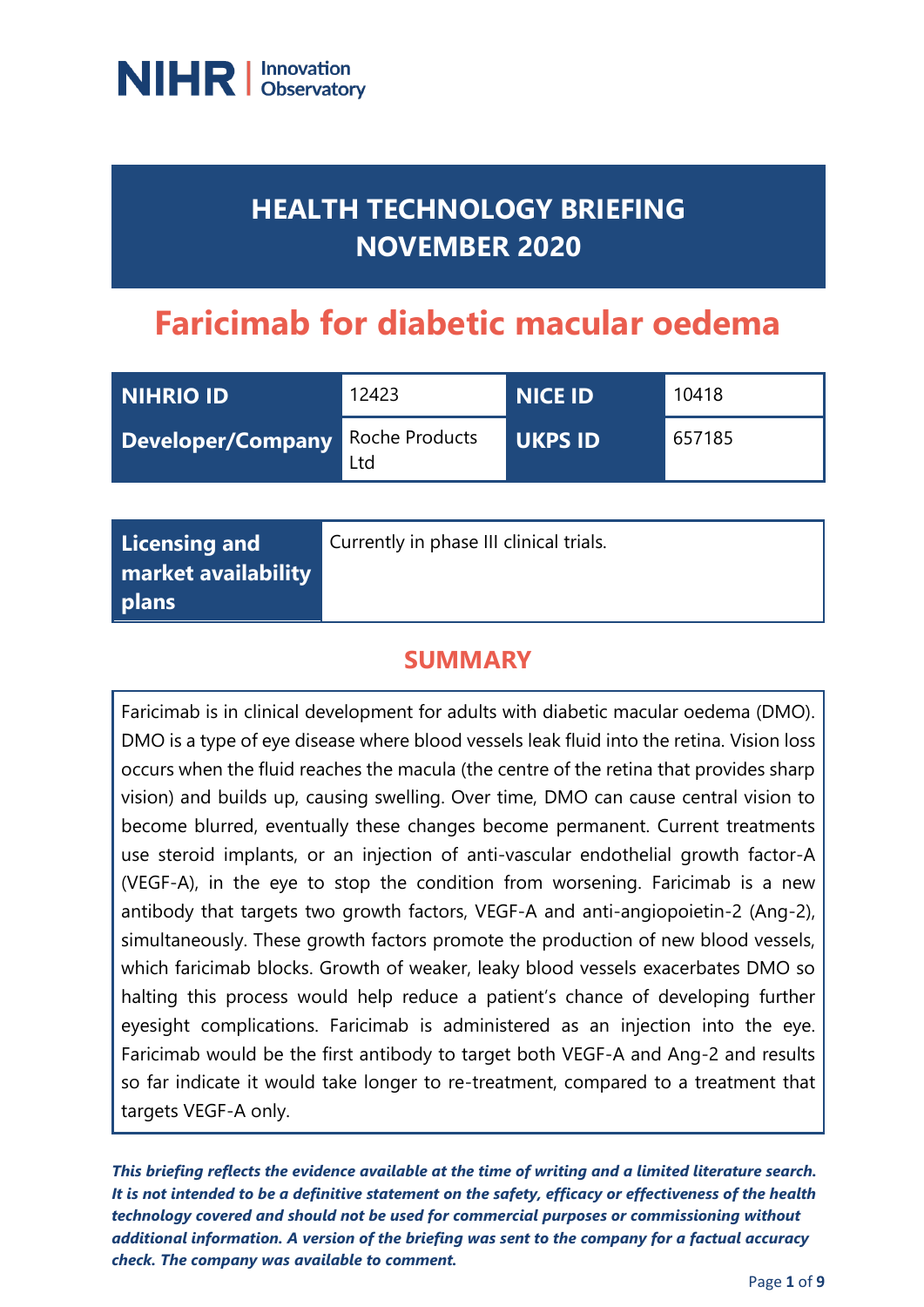### **PROPOSED INDICATION**

Adult patients diagnosed with DMO.<sup>1-4</sup>

### **TECHNOLOGY**

#### **DESCRIPTION**

Faricimab (RO6867461, RG 7716) is a novel anti- Ang-2 and VEGF-A bispecific antibody. It binds to both Ang-2 and VEGF-A, which are involved in DMO pathogenesis, with high affinity and specificity.<sup>5</sup> The fragment crystallizable (Fc) region of faricimab has been manufactured to remove binding interactions with Fc γR and Fc Rn (part of the immune cell response) for reduced effector function and faster systemic, but not ocular, clearance.<sup>6</sup>

Faricimab is currently in phase III development for patients with DMO (Rhone-X, NCT04432831; RHINE, NCT03622593; YOSEMITE, NCT03622580). In the clinical trials, patients in Arm A are administered an intravitreal (IVT) injection of 6.0mg faricimab into the effected eye once every 8 weeks after 6 x 4 weekly injections of 6.0mg faricimab, whereas patients in Arm B are administered an IVT injection of 6.0mg faricimab into the effected eye following a personalised treatment interval (PTI) after 4 x 4 weekly injections of 6.0mg faricimab. PTI can be considered as a protocol-driven treat-and-extend regimen (intervals adjusted in 4 week increments to a maximum of 16 weeks).<sup>a</sup>

#### **INNOVATION AND/OR ADVANTAGES**

Faricimab acts via a novel mechanism of action, through the simultaneous targeting of both VEGF-A and Ang-2. It is hypothesized that this will lead to improved efficacy and durability outcomes in DMO patients.<sup>5</sup>

In a Phase II randomised trial (NCT02699450) faricimab demonstrated statistically significant visual acuity gains compared to ranibizumab (active comparator) in treatment-naïve patients, which suggest benefit of simultaneous inhibition of VEGF-A and Ang-2. In addition, a prespecific analysis demonstrated there was great probability for patients treated with 6.0mg faricimab to exhibit a longer time to re-treatment in comparison to ranibizumab-treated patients.<sup>5</sup>

There are currently no therapies recommended for DMO that target both VEGF-A and Ang-2 simultaneously.<sup>7,8</sup>

#### **DEVELOPMENT STATUS AND/OR REGULATORY DESIGNATIONS**

Faricimab does not currently have marketing authorisation in the EU/UK for any indication.

a Information provided by Roche Products Ltd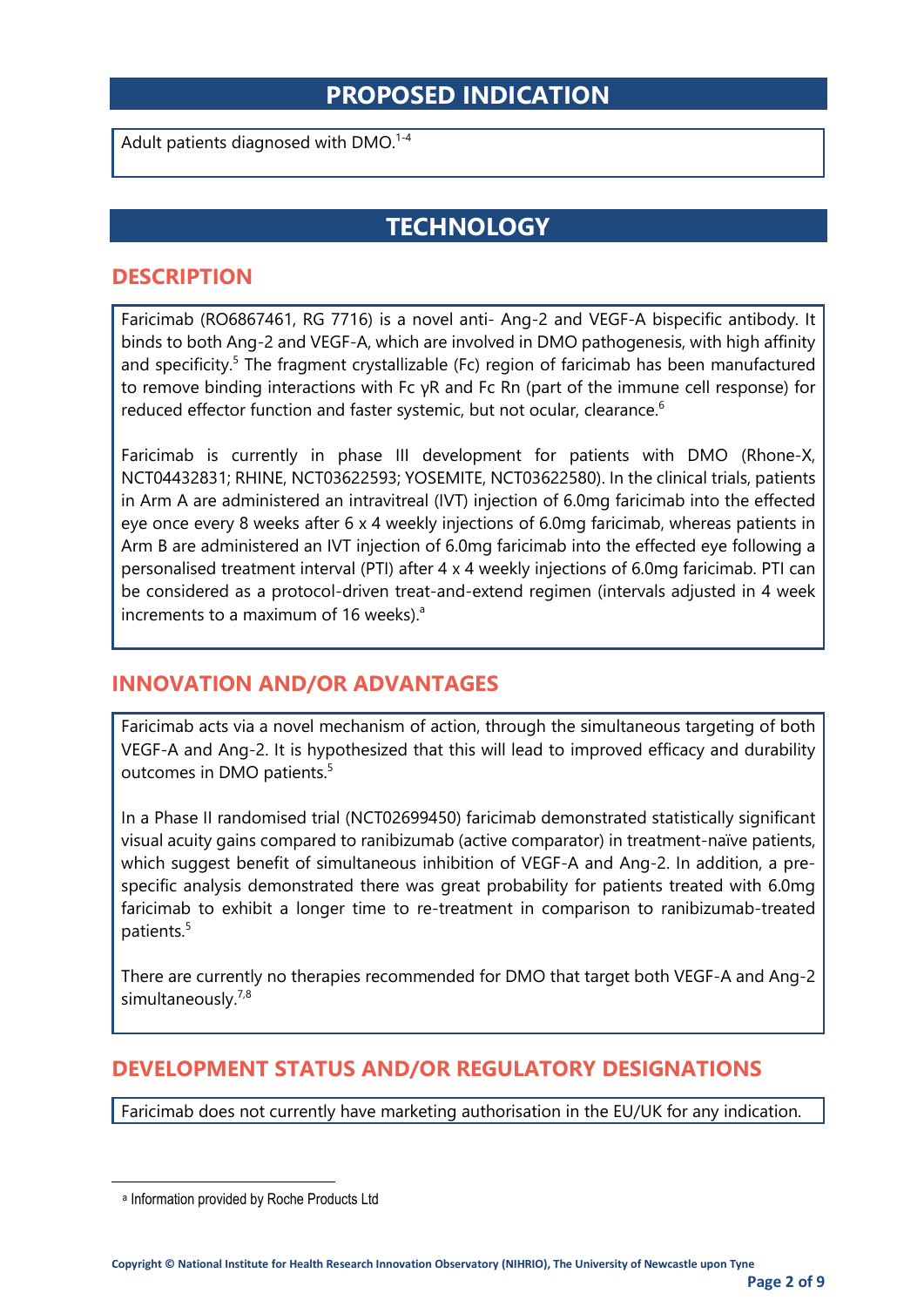Faricimab is also in phase III clinical development for wet macular degeneration.<sup>9</sup>

### **PATIENT GROUP**

#### **DISEASE BACKGROUND**

DMO is the most common cause of sight loss in people with diabetes. It affects the central area of the retina, called the macula, which is responsible for fine detail vision both near and far away. DMO occurs when blood vessels damaged by high blood sugar leak into the macular region resulting in a fluid build-up and retention that can impair sight. There are two subtypes of  $DMO$ <sup>-10,11</sup>

- Centre-involving where the centre of the macula (fovea) is affected and/or the immediate surrounding area
- Non-centre involving (extra-foveal)

In the early stages of DMO a patient's vision may not be affected straight away. However, as retinopathy progresses this can lead to changes in sight, such as dark/smudged spots, blurring/loss of focus, object distortion and colour fade. Damage from DMO cannot currently be reversed and any loss of sight is permanent.<sup>10</sup>

People are at greater risk of developing DMO if they have long-term diabetes, high blood pressure, poorly controlled blood sugar or high cholesterol, or if they smoke or are pregnant.<sup>12</sup>

#### **CLINICAL NEED AND BURDEN OF DISEASE**

DMO is responsible for most vision-loss experienced by patients with diabetes and approximately 7% of individuals with diabetes have DMO.<sup>5,13</sup>

In England (2019-20) there were 839 finished consultant episodes (FCE) for patients with type 1 diabetes with ophthalmic complications (ICD-10 code E10.3, which includes DMO) with 1,438 FCE bed days. There were 1,576 FCE for patients with type 2 diabetes with ophthalmic complications (ICD-10 code E11.3, which includes DMO) with 2,136 FCE bed days.<sup>14</sup>

In 2010, it was estimated that around 7.12% (166,325) of persons with diabetes in the England had DMO in one or both eyes, and of these, 64,725 individuals had clinically significant DMO reducing the visual acuity to poorer than 6/6 in at least one eye. The overall health and social care costs were estimated at £116,296,038.<sup>15</sup>

### **PATIENT TREATMENT PATHWAY**

**TREATMENT PATHWAY**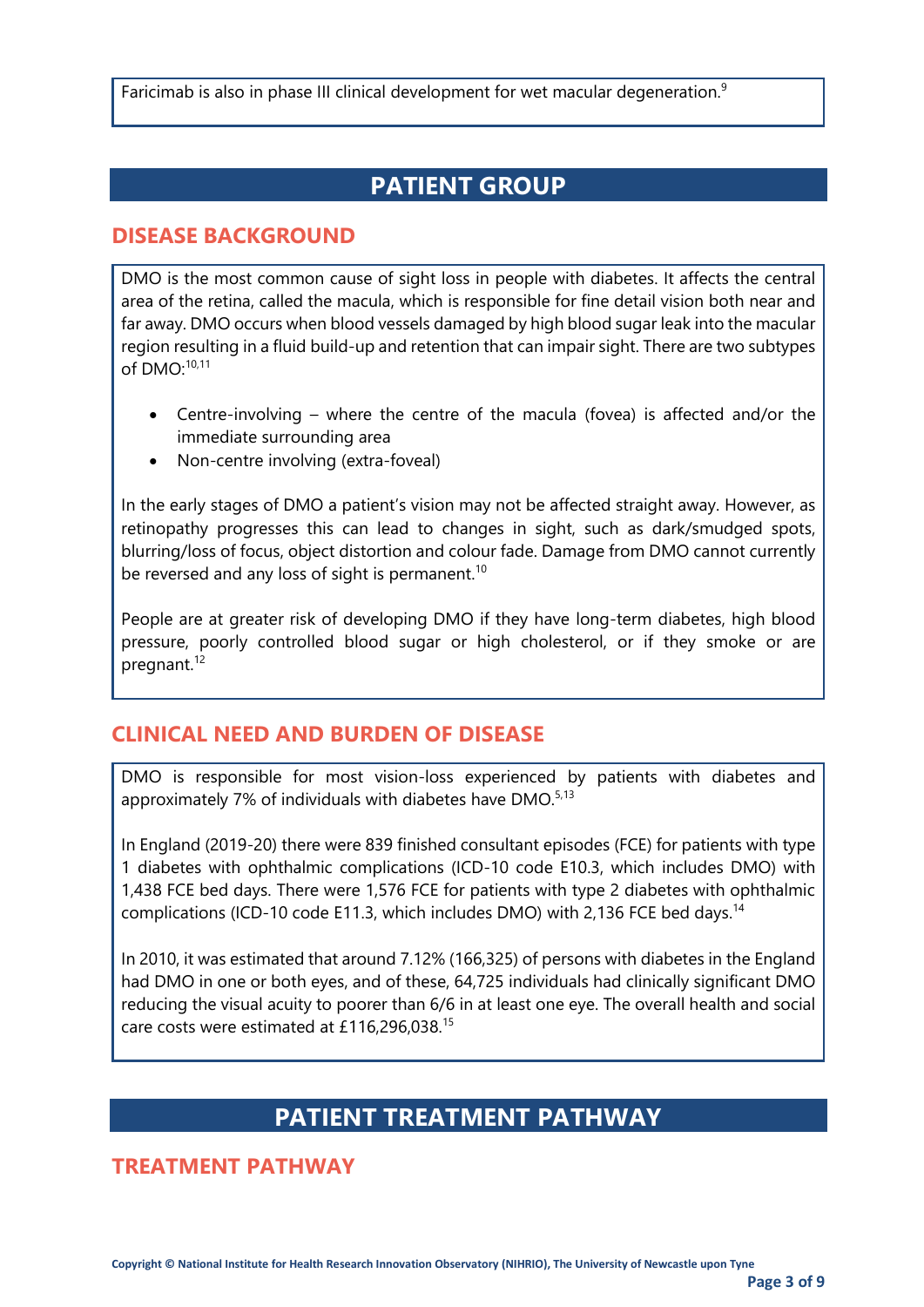If a patient has non-centre involving DMO then laser treatment is commonly used. Patients with centre-involving DMO are not recommended for laser treatment, as it can cause scarring in the central vision. If a centre-involving DMO patient's central foveal thickness (CFT) is <400µm then treatment using an intravitreal (IVT) implant that secretes a steroid may be considered, however this is not universally adopted given the potential rise in intraocular pressure. For patients with CFT >400µm anti-VEGF IVT injections are given.<sup>16,17</sup>

#### **CURRENT TREATMENT OPTIONS**

Pharmacological options for DMO include:<sup>13,16</sup>

- IVT steroid implants such as dexamethasone (Ozurdex) or fluocinolone acetonide (Iluvien)
- IVT injections of anti-VEGF such as aflibercept (Eylea) and ranibizumab (Lucentis)

#### **PLACE OF TECHNOLOGY**

If licenced faricimab will offer an alternative treatment for patients with DMO.

| <b>Trial</b>        | Rhone-X; NCT04432831; 2020-000402-29; A Multicenter,<br>Open-Label Extension Study to Evaluate the Long-Term<br>Safety and Tolerability of Faricimab in Patients With Diabetic<br>Macular Edema<br><b>Phase III - Recruiting</b><br><b>Location(s):</b> EU (inc UK), US, Canada, and other countries<br><b>Primary completion date: August 2023</b> |  |
|---------------------|-----------------------------------------------------------------------------------------------------------------------------------------------------------------------------------------------------------------------------------------------------------------------------------------------------------------------------------------------------|--|
| <b>Trial design</b> | Open label, single group assignment                                                                                                                                                                                                                                                                                                                 |  |
| <b>Population</b>   | $N = 1800$ (planned), aged 18 years and older, previous<br>enrolment and completion in NCT03622580 (RHINE) or<br>NCT03622593 (YOSEMITE).                                                                                                                                                                                                            |  |
| Intervention(s)     | Faricimab 6.0mg administered by intravitreal (IVT) injection in<br>the eye according to personalised treatment interval (PTI)<br>which can be considered as a protocol-driven treat-and-<br>extend regimen (maximum interval 16 weeks). <sup>b</sup>                                                                                                |  |
| Comparator(s)       |                                                                                                                                                                                                                                                                                                                                                     |  |
| <b>Outcome(s)</b>   | Incidence and Severity of Ocular Adverse Events [<br>Time Frame: Up to 2 years ]<br>Incidence and Severity of Systemic (Non-Ocular)<br>Adverse Events [ Time Frame: Up to 2 years ]<br>Number of Participants with Presence of Anti-Drug<br>Antibodies (ADAs) at Baseline and Incidence of ADAs                                                     |  |

### **CLINICAL TRIAL INFORMATION**

b Information provided by Roche Products Ltd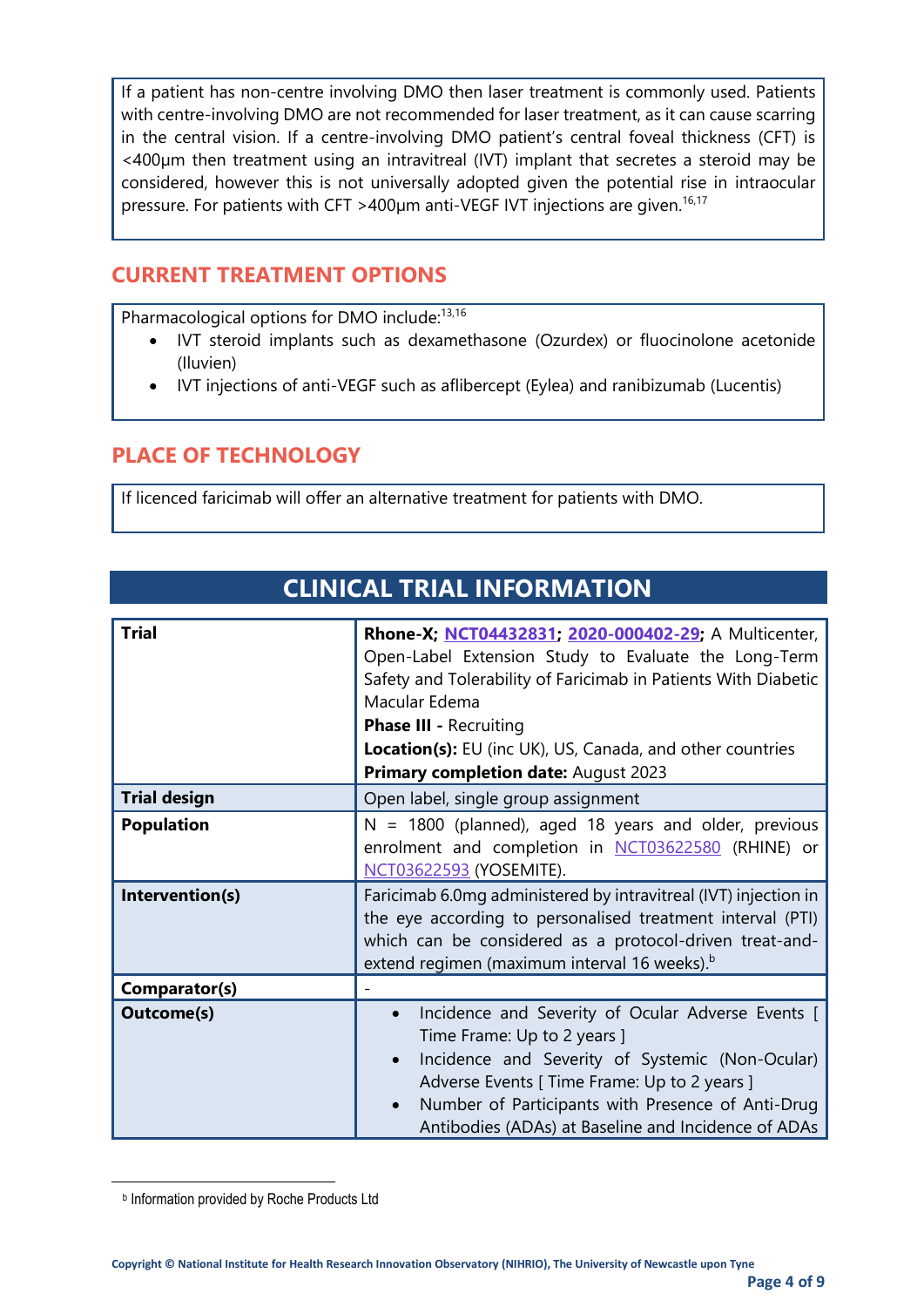|                           | During the Study [ Time Frame: From Baseline up to 2<br>vears |
|---------------------------|---------------------------------------------------------------|
| <b>Results (efficacy)</b> | $\overline{\phantom{0}}$                                      |
| <b>Results (safety)</b>   | $\overline{\phantom{0}}$                                      |

| <b>Trial</b>              | RHINE; NCT03622593; 2017-005105-12; A Phase III,<br>Randomized,<br>Double-Masked,<br>Multicenter,<br>Active<br>Comparator-Controlled Study to Evaluate the Efficacy and<br>Safety of Faricimab (RO6867461) in Patients With Diabetic<br>Macular Edema (RHINE)<br><b>Phase III - Active, not recruiting</b> <sup>c</sup><br>Location(s): EU (inc UK), US, Canada and other countries<br>Primary completion date: December 2020 |
|---------------------------|-------------------------------------------------------------------------------------------------------------------------------------------------------------------------------------------------------------------------------------------------------------------------------------------------------------------------------------------------------------------------------------------------------------------------------|
| <b>Trial design</b>       | Randomised, triple masked, parallel assignment.                                                                                                                                                                                                                                                                                                                                                                               |
| <b>Population</b>         | $N = 1070$ (planned), age 18 years and older, documented<br>diagnosis of diabetes mellitus (Type 1 or Type 2), hemoglobin<br>A1c (HbA1c) of less than or equal to $(\leq)10\%$ within 2 months<br>prior to Day 1, macular thickening secondary to DME<br>involving the centre of the fovea, decreased visual acuity<br>attributable primarily to DME.                                                                         |
| Intervention(s)           | Arm A: Faricimab 6.0mg administered by IVT injection<br>$\bullet$<br>into the eye once every 8 weeks (Q8W) after 6 x 4<br>weekly injections<br>Arm B: Faricimab 6.0mg administered by IVT injection<br>as a PTI after 4 x 4 weekly injections. PTI can be<br>considered as a protocol-driven treat-and-extend<br>regimen (intervals adjusted in 4 week increments to a<br>maximum of 16 weeks) <sup>c</sup>                   |
| Comparator(s)             | Arm C: Active comparator, Aflibercept (Eylea)<br>$\bullet$<br>administered by IVT injection into the eye once every<br>8 weeks<br>Matched placebo (sham procedure) for each arm                                                                                                                                                                                                                                               |
| <b>Outcome(s)</b>         | Average Change From Baseline in Best-Corrected<br>$\bullet$<br>Visual Acuity (BCVA) at 1 Year [ Time Frame: Baseline<br>(Day 1) and 1 year ]<br>See trial record for a full list of other outcomes.                                                                                                                                                                                                                           |
| <b>Results (efficacy)</b> |                                                                                                                                                                                                                                                                                                                                                                                                                               |
| <b>Results (safety)</b>   |                                                                                                                                                                                                                                                                                                                                                                                                                               |

| <b>Trial</b> | YOSEMITE; NCT03622580; 2017-005104-10; A Phase III,       |
|--------------|-----------------------------------------------------------|
|              | Multicenter, Randomized, Double-Masked, Active            |
|              | Comparator-Controlled Study to Evaluate the Efficacy and  |
|              | Safety of Faricimab (RO6867461) in Patients With Diabetic |
|              | Macular Edema (YOSEMITE)                                  |

c Information provided by Roche Products Ltd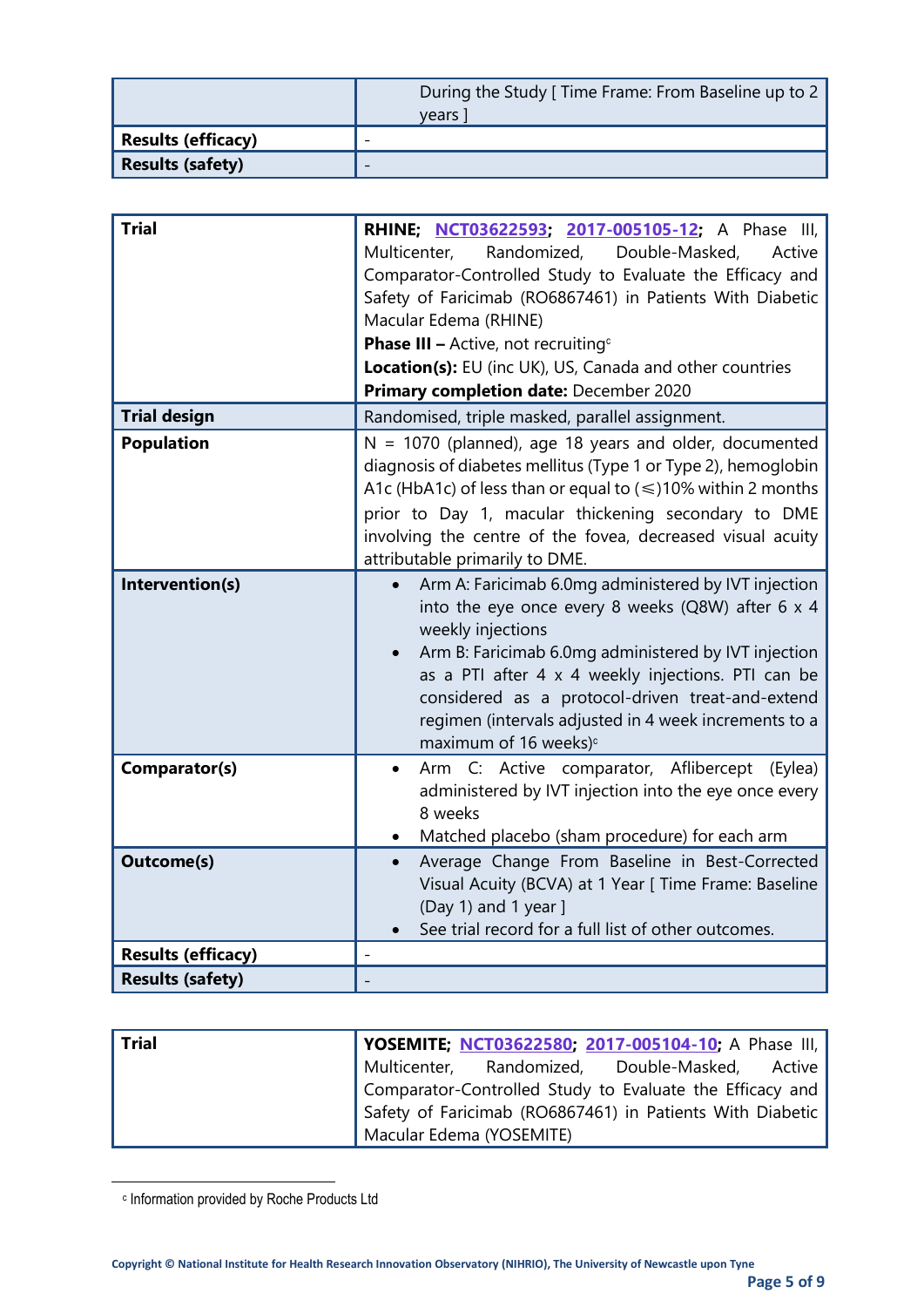|                           | <b>Phase III - Active, not recruiting</b>                                                                                                                                                                                                                                                                                                                                                     |  |
|---------------------------|-----------------------------------------------------------------------------------------------------------------------------------------------------------------------------------------------------------------------------------------------------------------------------------------------------------------------------------------------------------------------------------------------|--|
|                           | Location(s): EU (not inc UK), US, and other countries                                                                                                                                                                                                                                                                                                                                         |  |
|                           | Primary completion date: December 2020                                                                                                                                                                                                                                                                                                                                                        |  |
| <b>Trial design</b>       | Randomised, triple masked, parallel assignment.                                                                                                                                                                                                                                                                                                                                               |  |
| <b>Population</b>         | $N = 940$ (actual), age 18 years or older, documented<br>diagnosis of diabetes mellitus (Type 1 or Type 2), hemoglobin<br>A1c (HbA1c) of less than or equal to $(\leq)$ 10% within 2 months<br>prior to Day 1, macular thickening secondary to DME<br>involving the centre of the fovea, decreased visual acuity<br>attributable primarily to DME                                             |  |
| Intervention(s)           | Arm A: Faricimab 6.0mg administered by IVT injection<br>into the eye once every 8 weeks (Q8W) after 6 x 4<br>weekly injections<br>Arm B: Faricimab 6.0mg administered by IVT injection<br>at PTI after 4 x 4 weekly injections. PTI can be<br>considered as a protocol-driven treat-and-extend<br>regiment (intervals adjusted in 4 week increments to<br>a maximum of 16 weeks) <sup>d</sup> |  |
| Comparator(s)             | Arm C: Active comparator, Aflibercept (Eyelea)<br>administered by IVT injection into the eye once every<br>8 weeks<br>Matched placebo (sham procedure) for each arm                                                                                                                                                                                                                           |  |
| <b>Outcome(s)</b>         | Average Change From Baseline in Best-Corrected<br>Visual Acuity (BCVA) at 1 Year [ Time Frame: Baseline<br>(Day 1) and 1 year $]$<br>See trial record for a full list of other outcomes.                                                                                                                                                                                                      |  |
| <b>Results (efficacy)</b> |                                                                                                                                                                                                                                                                                                                                                                                               |  |
| <b>Results (safety)</b>   |                                                                                                                                                                                                                                                                                                                                                                                               |  |

| <b>Trial</b>        | BOULEVARD; NCT02699450; A Multiple-Center, Multiple-<br>Dose, Randomized, Active Comparator-Controlled, Double-<br>Masked, Parallel Group, 36-Week Study to Investigate the<br>Safety, Tolerability, Pharmacokinetics, and Efficacy of<br>RO6867461 Administered Intravitreally in Patients With<br>Diabetic Macular Edema<br><b>Phase II - Completed</b><br>Location(s): US |  |
|---------------------|------------------------------------------------------------------------------------------------------------------------------------------------------------------------------------------------------------------------------------------------------------------------------------------------------------------------------------------------------------------------------|--|
|                     | <b>Study completion date: December 2017</b>                                                                                                                                                                                                                                                                                                                                  |  |
| <b>Trial design</b> | Randomised, double masked, parallel assignment.                                                                                                                                                                                                                                                                                                                              |  |
| <b>Population</b>   | $N = 229$ (actual), age 18 years or older, macular edema<br>associated with diabetic retinopathy, decreased visual acuity<br>attributable primarily to DME, diagnosis of diabetes mellitus.                                                                                                                                                                                  |  |
| Intervention(s)     | Arm B: 1.5 mg faricimab administered by IVT injection<br>$\bullet$<br>into the eye once every fourth week up to Week 20,                                                                                                                                                                                                                                                     |  |

d Information provided by Roche Products Ltd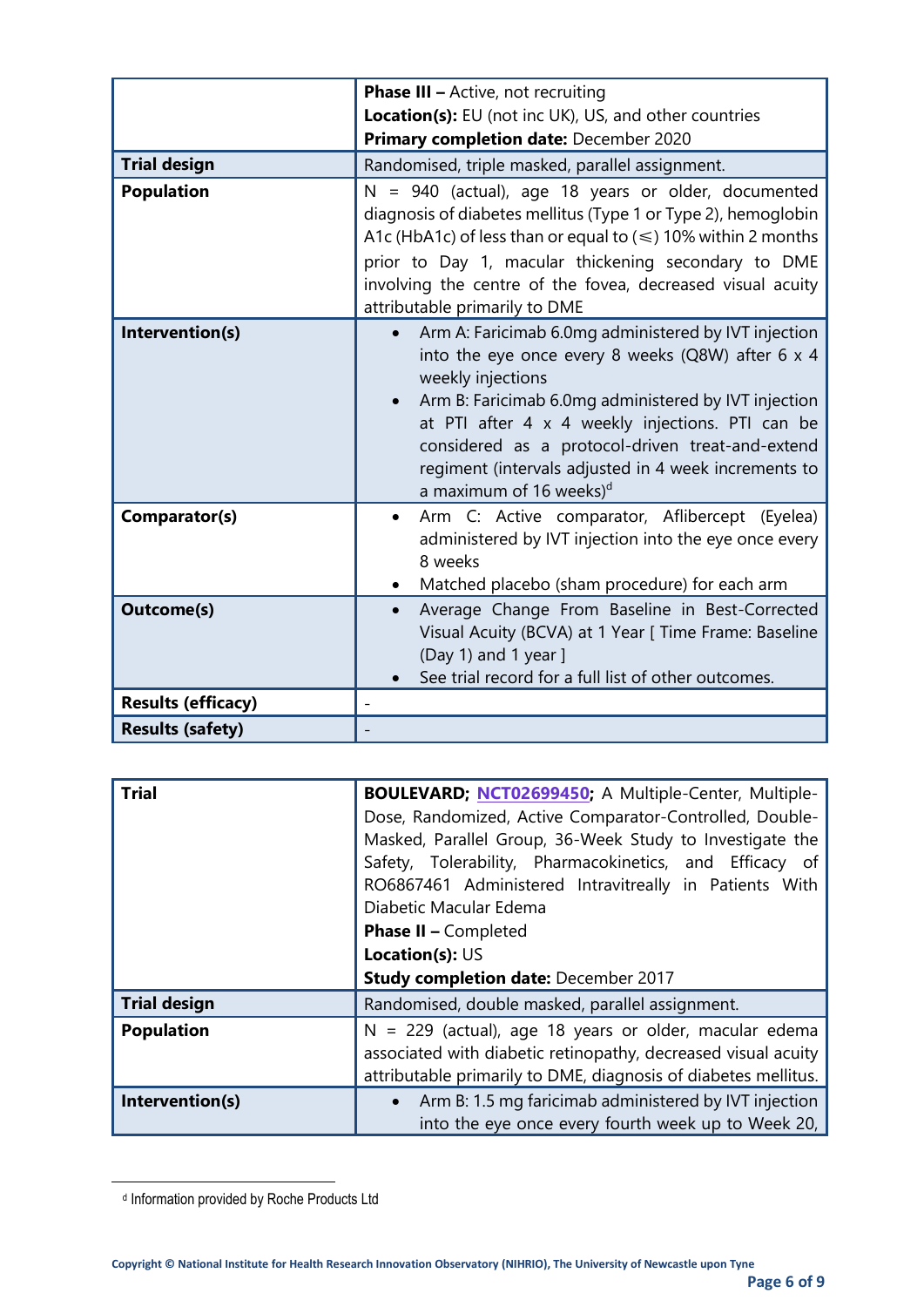|                           | for a total of 6 administrations, followed by an<br>observational period up to Week 36<br>Arm C: 6 mg faricimab administered by IVT injection<br>into the eye once every fourth week up to Week 20,<br>for a total of 6 administrations, followed by an<br>observational period up to Week 36                                                                                                                                                                                                                                                                         |  |
|---------------------------|-----------------------------------------------------------------------------------------------------------------------------------------------------------------------------------------------------------------------------------------------------------------------------------------------------------------------------------------------------------------------------------------------------------------------------------------------------------------------------------------------------------------------------------------------------------------------|--|
| Comparator(s)             | Arm A: Active comparator, 0.3 mg ranibizumab every<br>fourth week up to Week 20, for a total of 6<br>administrations, followed by an observational period<br>up to Week 36                                                                                                                                                                                                                                                                                                                                                                                            |  |
| <b>Outcome(s)</b>         | Mean Change from Baseline in BCVA Letter Score at<br>Week 24, in Treatment-Naive Participants [ Time<br>Frame: Baseline, Week 24 ]<br>See trial record for full list of other outcomes.                                                                                                                                                                                                                                                                                                                                                                               |  |
| <b>Results (efficacy)</b> | In treatment-naïve patients, 6.0 mg faricimab, 1.5 mg<br>faricimab, and 0.3 mg ranibizumab resulted in mean<br>improvements of 13.9, 11.7, and 10.3 ETDRS letters from<br>respectively. The 6.0-mg faricimab<br>baseline,<br>dose<br>demonstrated a statistically significant gain of 3.6 letters over<br>ranibizumab ( $P = 0.03$ ). In both patient populations, faricimab<br>resulted in dose-dependent reductions in CST, improvements<br>in DRSS score, and longer time to re-treatment during the<br>observation period compared with ranibizumab. <sup>5</sup> |  |
| <b>Results (safety)</b>   | Faricimab showed no new or unexpected safety signals. <sup>5</sup>                                                                                                                                                                                                                                                                                                                                                                                                                                                                                                    |  |

### **ESTIMATED COST**

Cost of faricimab was confidential at the time of producing this briefing.

### **RELEVANT GUIDANCE**

#### **NICE GUIDANCE**

- NICE Technology appraisal guidance. Aflibercept for treating diabetic macular oedema (TA346). July 2015
- NICE Technology appraisal guidance. Dexamethasone Intravitreal implant for treating diabetic macular oedema (TA349). July 2015
- NICE Technology appraisal guidance. Ranibizumab for treating diabetic macular oedema (TA274). February 2013
- NICE Clinical Guideline. Type 2 diabetes in adults: diagnosis and management (NG28). August 2019
- NICE Clinical Guideline. Type 1 diabetes in adults: diagnosis and management (NG17). July 2016

### **NHS ENGLAND (POLICY/COMMISSIONING) GUIDANCE**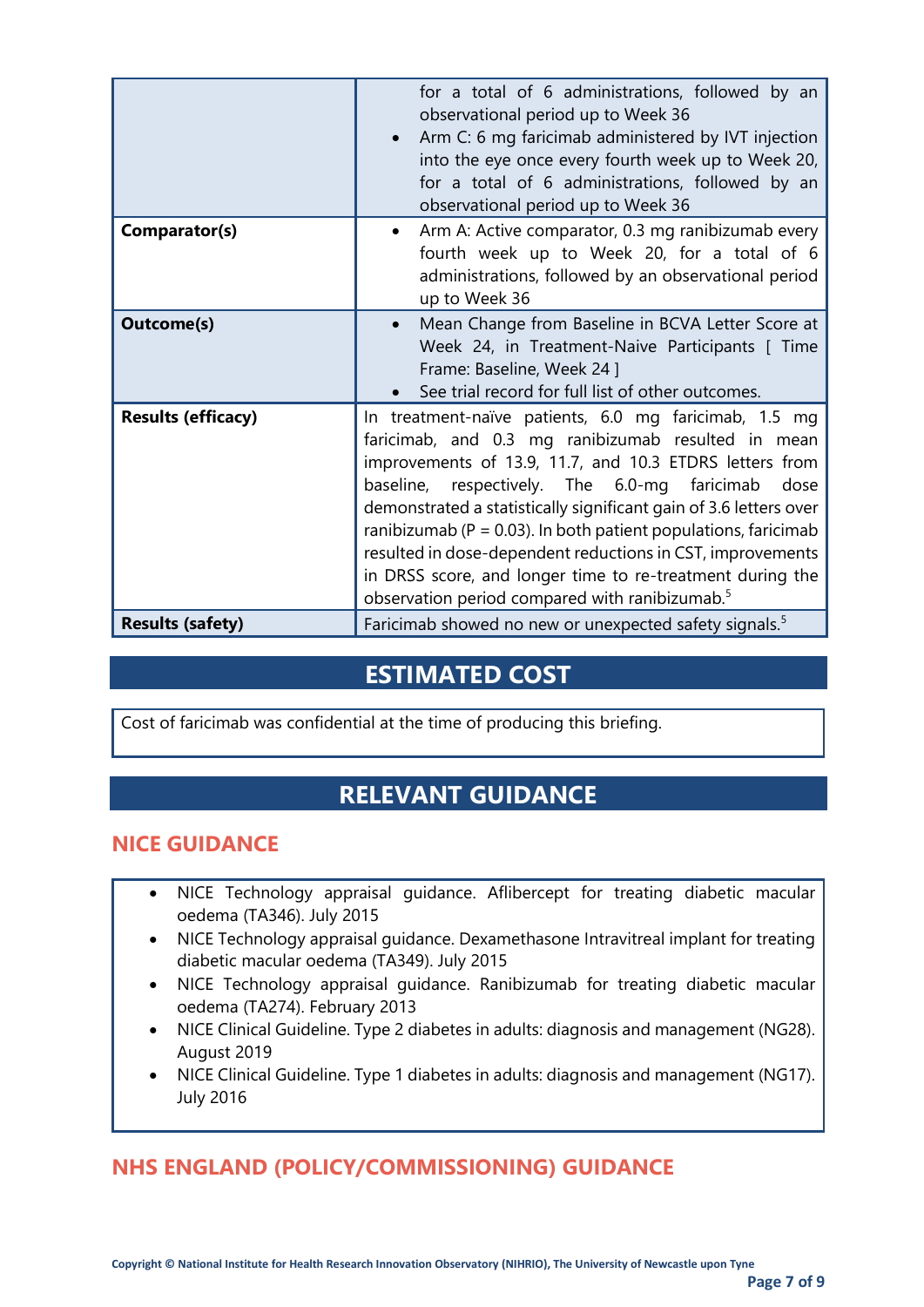• NHS England. NHS England. 2013/14 NHS Standard Contract for Specialised Endocrinology Services (Adult). A03/S/a

#### **OTHER GUIDANCE**

- Diabetic retinopathy and diabetic macular oedema pathways and management: UK Consensus Working Group. 2020<sup>16</sup>
- European Society of Retina Specialists (EURETINA). Guidelines for the management of diabetic macular edema. 2017<sup>18</sup>

### **ADDITIONAL INFORMATION**

### **REFERENCES**

| Clinicaltrials.gov. A Multicenter, Open-Label Extension Study to Evaluate the Long-Term Safety |
|------------------------------------------------------------------------------------------------|
| and Tolerability of Faricimab in Patients With Diabetic Macular Edema. Trial ID: NCT04432831.  |
| Status: Recruiting. Available from: https://clinicaltrials.gov/ct2/show/NCT04432831 [Accessed  |
| 08 Oct 20201.                                                                                  |

- 2 Clinicaltrials.gov. *A Phase III, Multicenter, Randomized, Double-Masked, Active Comparator-Controlled Study to Evaluate the Efficacy and Safety of Faricimab (RO6867461) in Patients With Diabetic Macular Edema (RHINE)*. *Trial ID: NCT03622593*. Status: Enrolling by invitation. Available from:<https://clinicaltrials.gov/ct2/show/NCT03622593> [Accessed 16 Oct 2020].
- 3 Clinicaltrials.gov. *A Phase III, Multicenter, Randomized, Double-Masked, Active Comparator-Controlled Study to Evaluate the Efficacy and Safety of Faricimab (RO6867461) in Patients With Diabetic Macular Edema (YOSEMITE)*. *Trial ID: NCT03622580*. Status: Active, not recruiting. Available from:<https://clinicaltrials.gov/ct2/show/NCT03622580> [Accessed 16 Oct 2020].
- 4 Clinicaltrials.gov. *A Multiple-Center, Multiple-Dose, Randomized, Active Comparator-Controlled, Double-Masked, Parallel Group, 36-Week Study to Investigate the Safety, Tolerability, Pharmacokinetics, and Efficacy of RO6867461 Administered Intravitreally in Patients With Diabetic Macular Edema*. *Trial ID: NCT02699450*. Status: Completed. Available from: <https://clinicaltrials.gov/ct2/show/NCT02699450> [Accessed 08 Oct 2020].
- 5 Sahni J, Patel S, Dugel P, Khanani A, Jhaveri C, Wykoff C, et al. Simultaneous Inhibition of Angiopoietin-2 and Vascular Endothelial Growth Factor-A with Faricimab in Diabetic Macular Edema. *Opthalmology*.126(8):1155-70. Available from: [https://doi.org/10.1016/j.ophtha.2019.03.023.](https://doi.org/10.1016/j.ophtha.2019.03.023)
- 6 Regula J, Lundh von Leithner P, Foxton R, Barathi V, Cheung C, Tun S, et al. Targeting key angiogenic pathways with a bispecific CrossMAb optimized for neovascular eye diseases. *EMBO Molecular Medicine*. 2016 Nov;8(11):1265-88. Available from: [https://doi.org/10.15252/emmm.201505889.](https://doi.org/10.15252/emmm.201505889)
- 7 National Institute for Health and Care Excellence (NICE). *Identifying and managing complications in adults with type 1 diabetes - Eye disease.* 2020. Available from: [https://pathways.nice.org.uk/pathways/type-1-diabetes-in-adults/identifying-and-managing](https://pathways.nice.org.uk/pathways/type-1-diabetes-in-adults/identifying-and-managing-complications-in-adults-with-type-1-diabetes#content=view-node%3Anodes-eye-disease)[complications-in-adults-with-type-1-diabetes#content=view-node%3Anodes-eye-disease](https://pathways.nice.org.uk/pathways/type-1-diabetes-in-adults/identifying-and-managing-complications-in-adults-with-type-1-diabetes#content=view-node%3Anodes-eye-disease) [Accessed 08 Oct 2020].
- 8 National Institute for Health and Care Excellence (NICE). *Identifying and managing complications in adults with type 2 diabetes - Eye disease.* 2020. Available from: